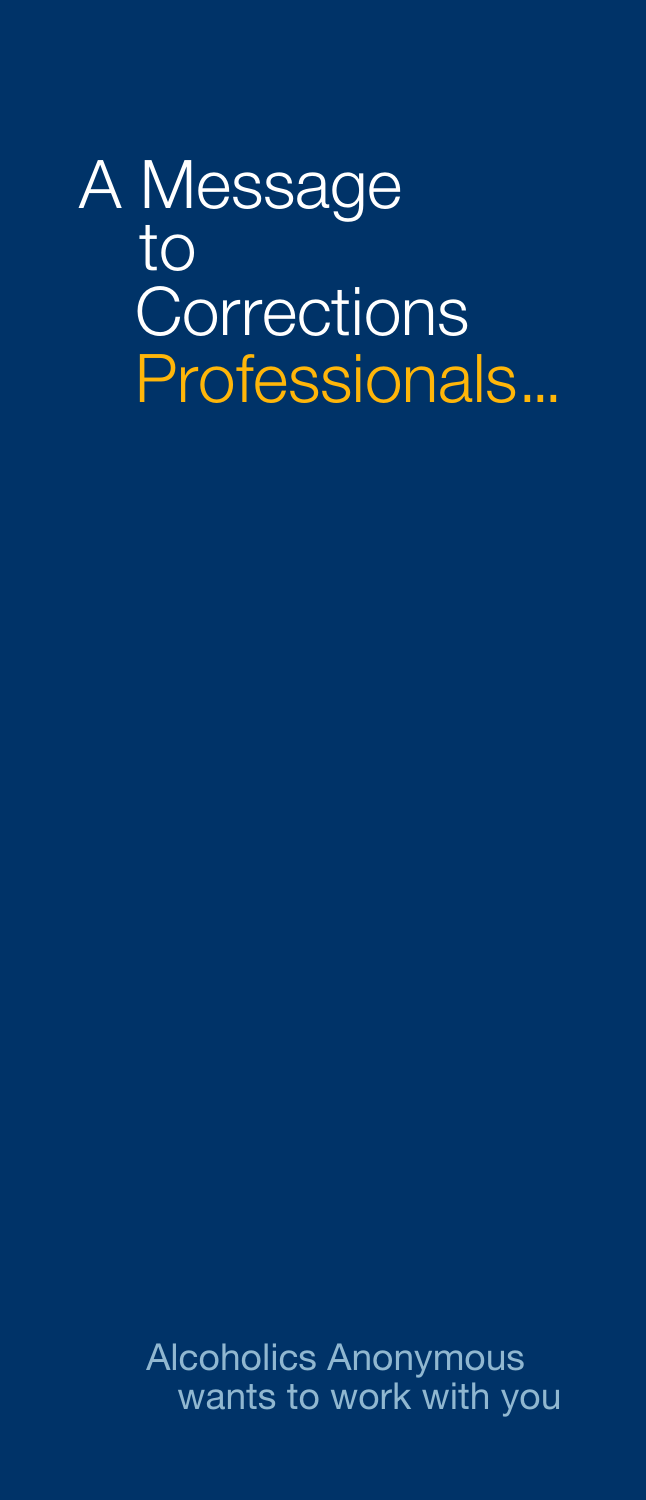## What corrections professionals may want to know about A.A.

Alcoholics Anonymous is a fellowship of men and women whose primary purpose is to stay sober and help others to recover from alcoholism. The only requirement for membership is a desire to stop drinking. A.A. work is done by A.A. members on a voluntary basis.

A.A. has no central authority and almost no structural organization. A.A. does operate a General Service Office in New York (which acts mostly as a clearinghouse for information, worldwide) and local central or intergroup offices.

Corrections professionals, A.A. members, and inmates themselves interested in starting a new A.A. group for inmates will get help from A.A.'s General Service Office. G.S.O. will provide the pamphlet "A.A. in Correctional Facilities," a Group Handbook and other A.A. literature.

Many local A.A. service committees will, upon request, provide informational presentations for your organization. Sessions can be tailored to meet your needs. A typical agenda might include one or several A.A. films and a presentation by one or more A.A. members on "What A.A. Is and What It Is Not."

Please check your local telephone listing or newspapers for the number of Alcoholics Anonymous or contact us online at www.aa.org.

#### *A.A. wants to work with you*

Cooperation with the professional community is an objective of A.A., and has been since our beginnings. We are always seeking to strengthen and expand our communication with you, and we welcome your comments and suggestions. They help us to work more effectively with you in achieving our common purpose: to help the alcoholic who still suffers.

## *A.A. in correctional facilities*

There are approximately 1,360 A.A. groups meeting in correctional facilities throughout the United States and Canada. Each has a local arrangement between the administrators of the prison, work farm or jail and nearby A.A. groups.

A frequent question is why inmates have any need of A.A. while they are incarcerated. The answer is that the A.A. program is far more than staying away from alcohol. A.A. has been called a way of life, and its success for groups that meet while in custody shows that this program can help the alcoholic inmate live a sober and contented life, both while in custody and after release.

Many inmates were sentenced for crimes in which alcohol abuse was an important factor. This percentage appears to be somewhat higher among inmates in facilities for young offenders.

Corrections professionals often find many benefits for those inmates who attend A.A. meetings, and feel that an inmate's chance of making it on the outside is improved by participation in the A.A. program.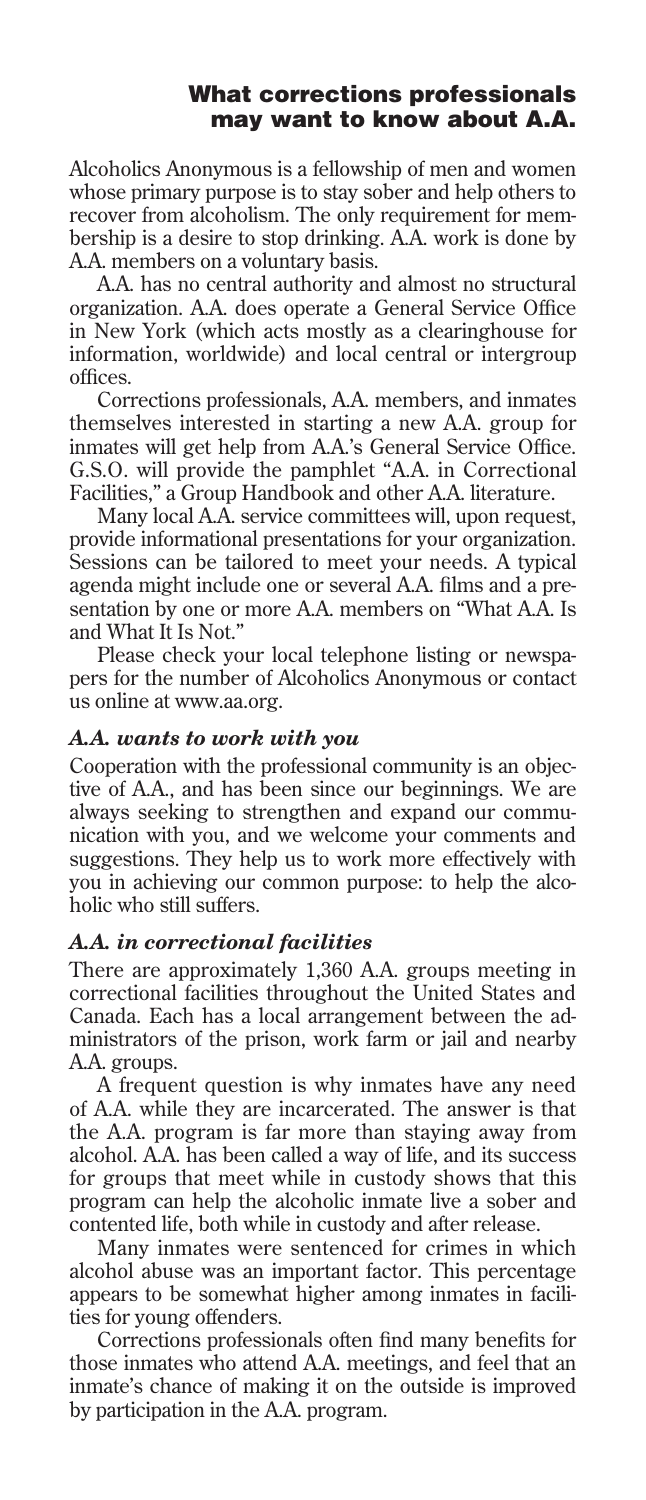## *Inmate groups*

The conditions under which an inmate group functions are established by the administration. These regulations are inviolable for A.A. visitors as well as for inmates. Since regulations *can and do vary,* A.A. members will need to be specifically informed about the rules/regulations of each facility they will enter. To that end, good communication between corrections administrators and local A.A. committees is essential.

Typically, local A.A. members sponsor groups in correctional facilities and work with personnel designated by administrators, as well as with officers of the "inside" A.A. group.

Once an inmate group gets through its early stages, it is very much like other A.A. groups. Except for scheduled visits from the A.A. sponsor and A.A. speakers from outside, there need be no extra "traffic" in the operation of an inmate A.A. group.

## *Re-entry and parole*

Experience shows that when inmate A.A. members go promptly to A.A. on the outside, they are likely to stay sober — and free. However, if they put it off until they "get settled," they may never get to A.A.

A.A. can help minimize this risk. Before inmate A.A. members are actually released, there is usually time to get in touch with A.A. in the city or town where they plan to live. The inside sponsor and A.A. contacts can almost always make sure that a real welcome awaits newly-free people — not as former inmates, but as fellow members of A.A.

## *What A.A. does NOT do*

A.A. does not: Furnish initial motivation for alcoholics to recover; solicit members; engage in or sponsor research; keep attendance records or case histories; join "councils" or social agencies (although A.A. members, groups and service offices frequently cooperate with them); follow up or try to control its members; make medical or psychological diagnoses or prognoses; provide detox, rehabilitation or nursing services, hospitalization, drugs, or any medical or psychiatric treatment; offer religious services or host/sponsor retreats; engage in education about alcohol; provide housing, food, clothing, jobs, money or any other welfare or social services; provide domestic or vocational counseling; accept any money for its services or any contributions from non-A.A. sources; provide letters of reference to parole boards, lawyers, court officials, social agencies, employers, etc.

### *Singleness of purpose and problems other than alcohol*

Some professionals refer to alcoholism and drug addiction as "substance abuse" or "chemical dependency." Nonalcoholics are, therefore, sometimes introduced to A.A. and encouraged to attend A.A. meetings. Nonalcoholics may attend *open* A.A. meetings as observers, but only those with a drinking problem may attend *closed* A.A. meetings.